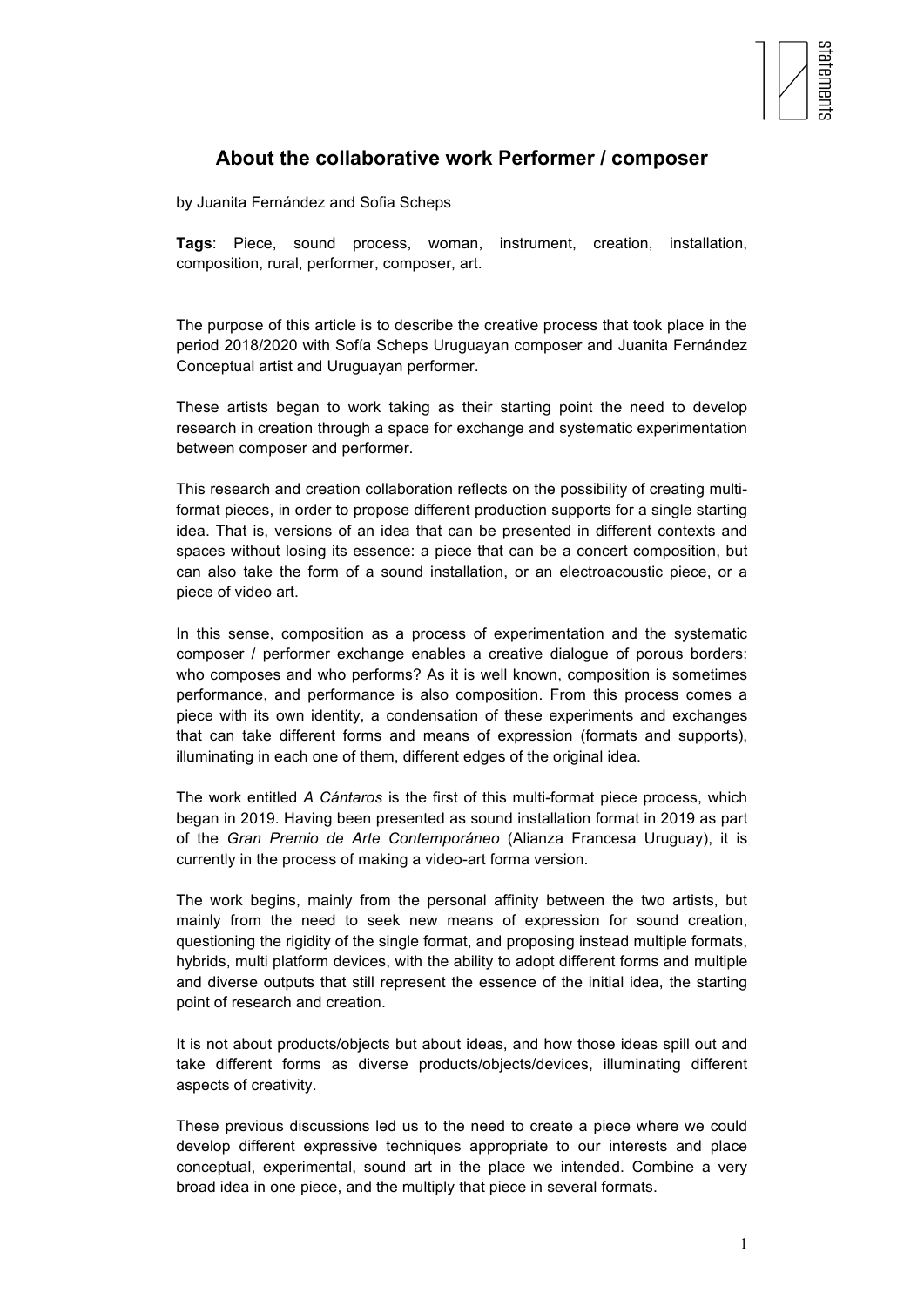

From the beginning of this collaboration, the fluid integration of acoustic and electroacoustic elements (mediated by technologies) was at the center, and we found in sound transduction a technique that achieved this integration in a particularly effective way: activating from these devices vibration and resonance of acoustic instruments / objects. This allowed us to think in the first instance of a mixed piece for percussion and electronics in which the percussion instruments themselves functioned as amplifiers of the electroacoustic material (and in many cases the amplified material were recordings of those instruments themselves, or particularly resonant frequencies previously found , generating a recursive system and remembering a situation of ventriloquism).

From the first experimentations, the set of instruments was expanded to a set of found "objects", chosen for the type of response to transduction, but also for their aesthetic characteristics. This balance was very important from the beginning. There was a special curatorship in the selection of objects, which involved searches among familiar objects, and visits to antique fairs. The qualities of these objects, the sound materials used and the gestures proposed for the interpretation of the music quickly triggered a strong poetic connotation, which was interwoven almost from the beginning in the creation process and defined a certain rural work scene.

*A woman works, composes a representation, draws a sound cartography from the action, proposes a dramaturgy that has as its raw material to activate the resonance of the spaces and use them as amplifiers. The woman repeats, accumulates: she seeks the contingency of the sky, of the states of water. It rains and the field of action is the field of sound, this determines the scenic, the will of the woman who works: the tempo of the work, its sonority.* 

For us, it's a huge piece that is still looking for spaces and forms to express itself. Basically this is the task of a woman, apparently in a rural environment, who develops certain actions in order to make it rain. This is not necessarily evident from the beginning, nor even late in the piece, but it was a central element in the construction of the piece. Once the task is completed, in the middle of the piece, there is a poetic action of nailing a knife in the earth, as a sign of tradition, given that until today in the rural area, this is the method to "cut the rain" (to stop the rain from falling, when it's enough). At this point, those who know about this tradition will perhaps be able to resignify the actions that took place previously as a ritual that seeks to stimulate the rain. Or not, this is not the important thing.

The last act involves a song of gratitude and of noting the link with nature, in many cases terribly forgotten.

The important thing is to produce and make available to others a series of acoustically interesting, poetically evocative, and aesthetically enjoyable scenes that can be appreciated at different levels of perception and interpretation, offering an unusual and extraordinary space for perception.

The process involved first an approach to the real territory and the scenic device of the work: what the rural environment looks like, sounds like and feels like. Or rather, how we see, hear and feel this environment, and with what elements (and how) we can operate artistically from that perception.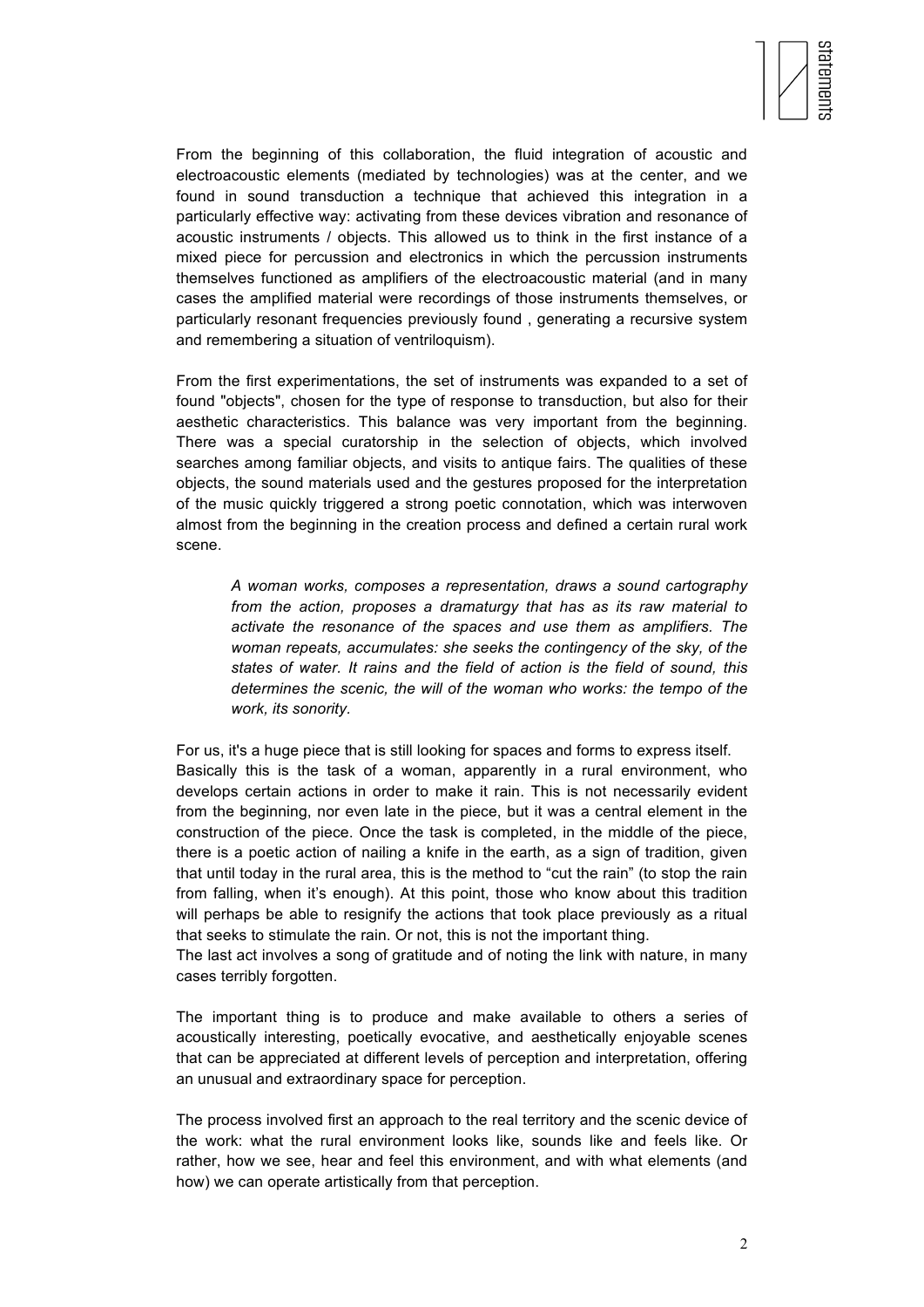

From the selection of instruments and objects, and from the selection of a specific gesture for the different scenes, an arrangement in space begins to form, which responds precisely to the micro-universe of gestures and actions that the piece proposes. Different symbols emerge from this spatial configuration, and also intervene with the creative process: it consists of an axial symmetry, where there is an axis that reflects the sky on the earth.

There are 4 bass drums and 4 brass that function as speakers, in a mirrored arrangement of the Southern Cross, a constellation that identifies the southern hemisphere as such. Each step with Sofia was accompanied by a strict response to the desire that drove the piece. Every technical and aesthetic decision was necessarily driven by this impulse. We walk from the beliefs of the "souls of the drums" that throughout America is part of our culture. For example, in the Candombe (AfroUruguayan music, playaed in the street with 30 drums or more), our drums must have a name, since it is through us that they speak. Just as we have one and speak through it is of them when we play in the street.

Another aspect is the use of technology for the realization of the "fiction "component and the dubbing idea.

The bass drums and brass contained attached transducers and each one of them was manipulated in an octophonic system to be able to control the participation of 8 "sound objects" that actively participated in the development of the scene.

Likewise, in the deepening of our species, the term "transcending" our human condition and being able to make the piece, without the need for a certain person to act on it. Therefore this piece has a parallel component, which is that each version must be recorded and superimposed with all the previous ones. That is, every time the piece is mounted it will have the overlap history of all previous versions.

This will lead us to a very dense network of visual texture, but with a certain unity in the directions of movements. There is a tradition to follow, each of the movements, but with different ways, clothing, physical forms, character, spaces, etc. One of the versions involves a gradual formation of a storm on the roof of the space where the piece develops, this condenses in an extreme way until the rain falls.

The piece in the installation format, contains moments of "activation " where the person who personifies this woman of actions, appears and does his own thing, but between the lapse of one activation and another, people can inhabit the space and the last activation is projected zenithally superimposed with the previous ones during the installation format.

It is a space where to live, where to work, where to reflect, where to live a storm and the passage of it, where to thank for that collapse and for water, where we can value what exists in our lives, even if it can be confused with the canons that are imposed of what is "a good life" or "a complicated life".

That is not written anywhere, just as it is not written how to assemble a space that is vital to be able to transcend.

Inheritances are not only blood, bonds imply nothing more than bonding and knowing what we are made of. Every step of the piece is a defection. But not how